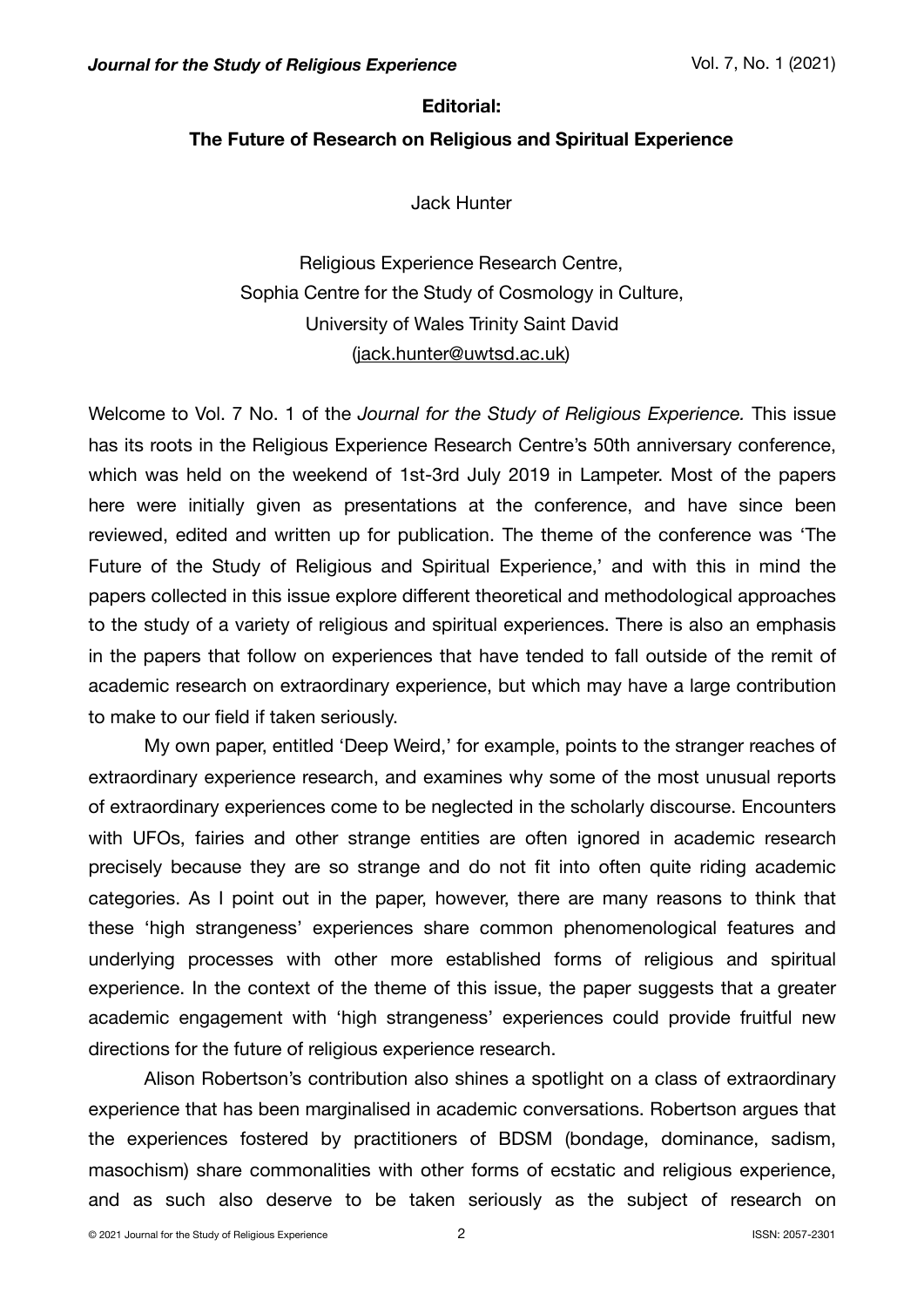### *Journal for the Study of Religious Experience* Vol. 7, No. 1 (2021)

extraordinary experiences more generally. Indeed, one of the key points raised by Robertson in this paper is that the experiences that arise through these practices are cocreated - that the experience itself results from the interaction of the experiencer (bottom/ submissive) and their partner (top/dominant), and would not be possible without the participation of both parties. This challenges the common view that religious, spiritual, extraordinary and ecstatic experiences are inherently 'private' and 'subjective' in nature, and suggests instead that they may also arise through participation and interaction with others.

In her paper 'Secularization of/or Mysticism,' Zsuzsanna Szugyiczki evaluates the ideas of the philosopher Richard H. Jones, and in particular those examined in his recent book *Philosophy of Mysticism: Raids on the Ineffable* (2016). Szugyiczki's paper is a critical appraisal of five key concepts that Jones uses to structure his argument *secularisation, modernity, classical mysticism, today's mystical phenomena* and *the future of mysticism*. Szugyiczki problematises the concept of secularisation - which is often taken for granted in fields outside of religious studies - and demonstrates how mystical experiences continue to have relevance in the contemporary world. In conclusion to her evaluation, Szugyiczki suggests a range of questions that we can ask of mystical experiences in order to propel the field of religious experience research forward in new directions.

In his paper, Simon Dein presents a case-study of 'Spirit Possession in a Psychiatric Clinic,' which he uses as a vehicle for exploring different anthropological and psychiatric approaches to spirit possession phenomena. The paper argues in favour of greater interdisciplinarity in the study of religious experience, and suggests that both anthropological perspectives (with their emphasis on the socio-cultural context of possession experiences), and psychiatric perspectives (which emphasise the aetiology of extraordinary experiences in the individual), have much to learn from one another. The paper concludes with a comparison of exorcism practices and psychotherapy, and suggests some implications for the future of mental health care, in particular the need for greater cultural awareness, inclusivity and spiritual sensitivity.

To round off the papers in this issue, Leslie Francis' contribution - 'Exploring the consequences of religious experience within the Greer tradition' - evaluates the effectiveness of John Greer's (1932-1996) approach to the study of religious experiences and their effects on Irish students in the 1970s. This is achieved with a replication of Greer's famous study with a new cohort of Irish students in 2010. Francis argues that Greer's original research question - *Have you ever had an experience of God, for example, his presence or his help or anything else?* - still has meaning for contemporary Irish students. The paper concludes with a summary of the key observations and findings from